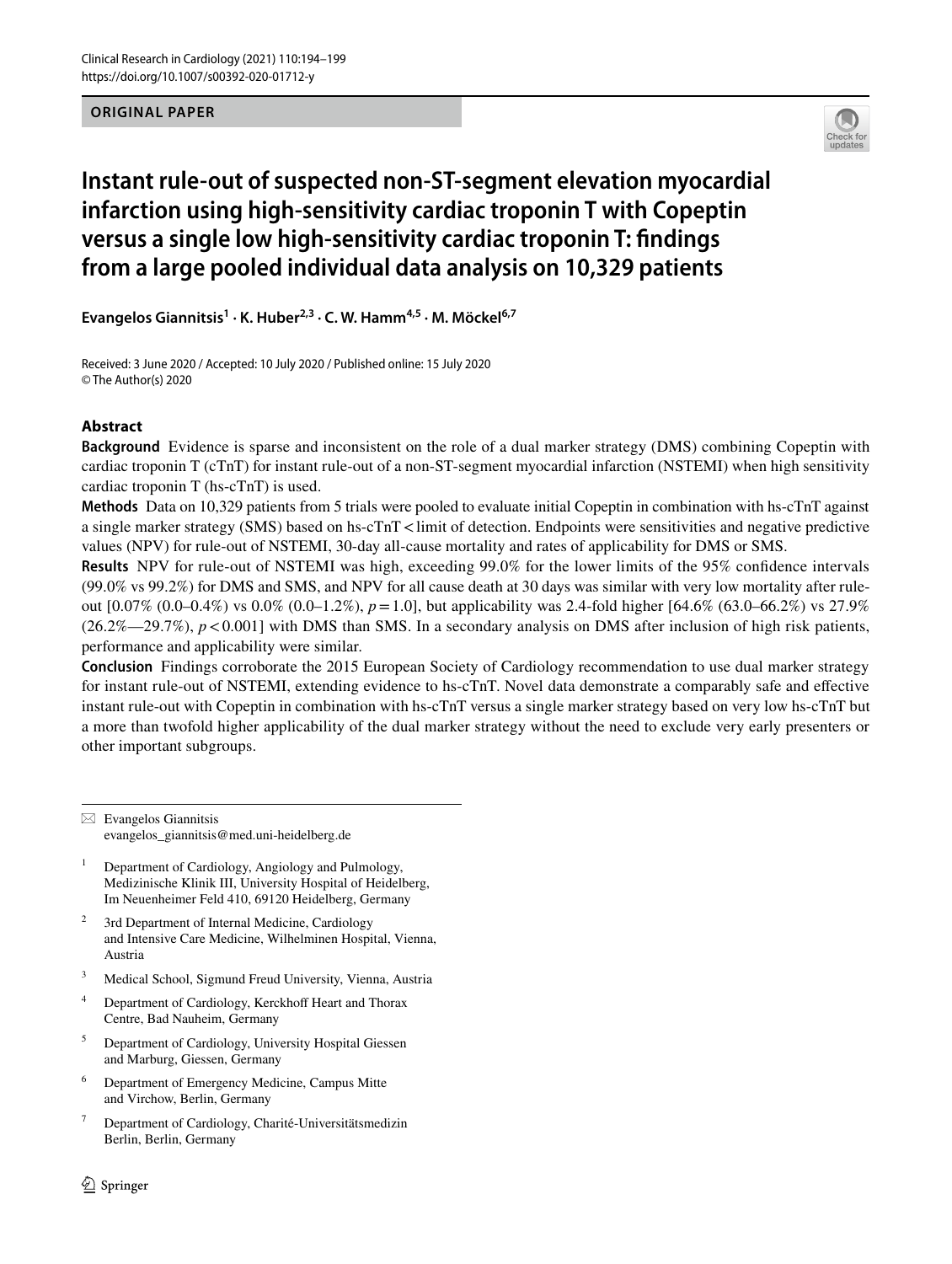#### **Graphic abstract**



Dual marker strategy using hs-cTnT at 99th percentile and Copeptin versus ESC 0-h immediate rule-out based on hs-cTnT < limit of detection

**Keywords** Early diagnosis · Outcomes · Efectiveness · Copeptin · High sensitivity troponin T

The use of high-sensitivity cardiac troponin (hs-cTn) assays has enabled acceleration of the diagnostic process of acute myocardial infarction (MI) in patients presenting with suspected non-ST-segment elevation acute coronary syndrome (NSTE-ACS). The various options recommended by current ESC guidelines [[1](#page-5-0)] include serial hs-cTn measurements with a re-testing within 1–3 h, an option to rapidly rule out an MI based on a single measurement of hs-cTn, or alternatively, the use of a dual-marker strategy (DMS). Both strategies are appealing as they allow to exclude an MI without a second blood draw, leading to a reduced length of ED stay, and facilitating safe discharge in low-risk patients [[2\]](#page-5-1). The DMS concept uses the combination of a normal cTn or hs-cTn value below the 99th percentile of a healthy reference population together with a normal Copeptin below the 95th upper limit of normal (10 pmol/L). The likelihood for an evolving or recent MI is highly unlikely when both biomarkers are normal at presentation due to the distinct reverse release kinetics of Copeptin and cTn [[2\]](#page-5-1).

Both strategies have shortcomings that have to be balanced against their advantages. In particular, the single hscTn-based strategy (SMS) requires an appropriate interval of 2–3 h between onset of symptoms and blood sampling to avoid under-diagnosis of MI due to the "troponin blind interval". In addition, the single low hs-cTn strategy can only be applied for a small proportion (10–25%) of eligible candidates for rule-out [[1](#page-5-0)]. Furthermore, this strategy strictly requires the use of an approved hs-cTn assay. In contrast, the DMS has been validated for a wide range of cTn assays including hs-cTn, contemporary or conventional sensitive cTn assays including point-of-care (POCT) tests [[2](#page-5-1), [3\]](#page-5-2).

Despite ample evidence in the literature, the usefulness of DMS has recently been challenged by the increasing use of hs-cTn assays and faster protocols, measures that are assumed to diminish the benefts of DMS [[4\]](#page-5-3).

Therefore, we performed an analysis pooling individual data of 10,329 patients with suspected NSTE-ACS from 5 studies and evaluated the diagnostic and prognostic performance of DMS against the standard serial testing algorithm, irrespective of the hs assay sensitivity, and also compared against the competing SMS at the LoD cutoff (data not shown) (Table [1\)](#page-2-0).

In the entire cohort, NPV and sensitivities were signifcantly higher (all  $p < 0.001$ ) when Copeptin was added to either a non-hs-cTn or a hs-cTn, and fndings were consistent across subgroups of special interest (all *p* for interaction NS) including early presenters  $\left( < 3 \right)$  h after onset of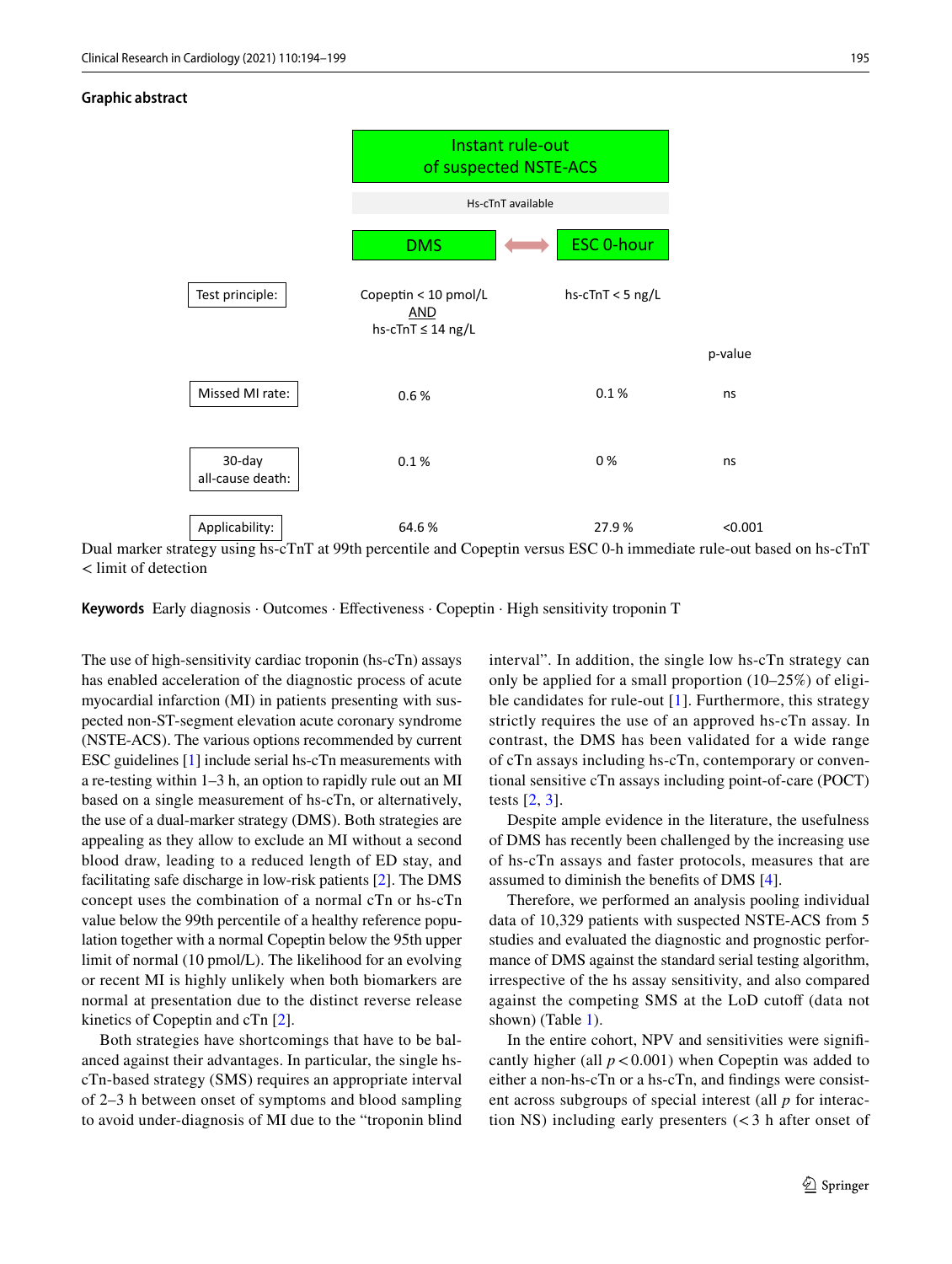<span id="page-2-0"></span>

| <b>Table 1</b> Overview on study cohorts and study information |  |  |
|----------------------------------------------------------------|--|--|
|----------------------------------------------------------------|--|--|

| Variable                                               | Full population | BIC-8 [2]    | CHOPIN <sup>[6]</sup> | ProCore [3]   | Diagnostic<br>evaluations <sup>a</sup> | Study from Wil-<br>helminen Hospital <sup>a</sup> |
|--------------------------------------------------------|-----------------|--------------|-----------------------|---------------|----------------------------------------|---------------------------------------------------|
| Population $(N, %)$                                    | 10,329 (100.0%) | 888 (100.0%) | 1927 (100.0%)         | 2279 (100.0%) | 4078 (100.0%)                          | 1157 (100.0%)                                     |
| hs-cTn $(N, %)$                                        | 4597 (44.5%)    | 881 (99.2%)  | $0(0.0\%)$            | 1478 (64.9%)  | 2238 (54.9%)                           | $0(0.0\%)$                                        |
| NSTEMI $(N, \%)$                                       | 976 (9.4%)      | $11(1.2\%)$  | $116(6.0\%)$          | 77 (3.4%)     | 619 (15.2%)                            | 153 (13.2%)                                       |
| 30-day all-cause<br>death $(N, %)$                     | 33 (0.3%)       | $2(0.2\%)$   | $10(0.5\%)$           | $15(0.7\%)$   | $0(0.0\%)$                             | $6(0.5\%)$                                        |
| 30-day all-cause<br>death missing<br>(N, %)            | 4095 (39.6%)    | $14(1.6\%)$  | $0(0.0\%)$            | $0(0.0\%)$    | 4078 (100.0%)                          | $3(0.3\%)$                                        |
| Sex male $(N, %)$                                      | 5905 (57.2%)    | 563 (63.4%)  | 1082 (56.1%)          | 1299 (57.0%)  | 2290 (56.2%)                           | 671 (58.0%)                                       |
| Sex male missing<br>$(N, \%)$                          | $15(0.1\%)$     | $0(0.0\%)$   | $0(0.0\%)$            | $0(0.0\%)$    | $15(0.4\%)$                            | $0(0.0\%)$                                        |
| GRACE < 109(N,<br>%                                    | 6442 (62.4%)    | 738 (83.1%)  | 1454 (75.5%)          | 1410 (61.9%)  | 2049 (50.2%)                           | 791 (68.4%)                                       |
| <b>GRACE 109-140</b><br>$(N, \%)$                      | 2307 (22.3%)    | 123 (13.9%)  | 374 (19.4%)           | 437 (19.2%)   | 1128 (27.7%)                           | 245 (21.2%)                                       |
| $GRACE > 140$ (N,<br>%                                 | 1310 (12.7%)    | $13(1.5\%)$  | 99 (5.1%)             | 176 (7.7%)    | 901 (22.1%)                            | 121 (10.5%)                                       |
| <b>GRACE</b> missing<br>(N, %)                         | $270(2.6\%)$    | $14(1.6\%)$  | $0(0.0\%)$            | 256 (11.2%)   | $0(0.0\%)$                             | $0(0.0\%)$                                        |
| Time since symp-<br>tom onset $<$ 3 h<br>(N, %)        | 3855 (37.3%)    | 239 (26.9%)  | 1449 (75.2%)          | 551 (24.2%)   | 1257 (30.8%)                           | 359 (31.0%)                                       |
| Time since symp-<br>tom onset $>$ 3 h<br>$(N, \, \% )$ | 5604 (54.3%)    | 496 (55.9%)  | 463 (24.0%)           | 1556 (68.2%)  | 2362 (57.9%)                           | 727 (62.8%)                                       |
| Time since symp-<br>tom onset missing<br>(N, %)        | 870 (8.4%)      | 153 (17.2%)  | 15 (0.8%)             | 172 (7.5%)    | 459 (11.3%)                            | 71 (6.1%)                                         |
| Age (mean, SD)<br>(N, %)                               | 60.6(17.5)      | 54.1 (15.6)  | 56.3 (12.8)           | 57.8 (17.6)   | 65.2(18.6)                             | 61.4(16.8)                                        |
| Age missing $(N, \%)$                                  | $0(0.0\%)$      | $0(0.0\%)$   | $0(0.0\%)$            | $0(0.0\%)$    | $0(0.0\%)$                             | $0(0.0\%)$                                        |
| eGFR (mean, SD)<br>$(N, \%)$                           | 90.1 (21.9)     | 96.9 (16.6)  | 87.1 (21.2)           | 93 (21.7)     |                                        | 84.7 (24.6)                                       |
| eGFR missing (N,<br>%                                  | 4265 (41.3%)    | 101 (11.4%)  | 42 (2.2%)             | $21(0.9\%)$   | 4078 (100.0%)                          | 23 (2.0%)                                         |
| Diabetes mellitus<br>(N, %)                            | 2123 (20.6%)    | 121 (13.6%)  | 554 (28.7%)           | 344 (15.1%)   | 909 (22.3%)                            | 195 (16.9%)                                       |
| Diabetes mellitus<br>missing $(N, %)$                  | 290 (2.8%)      | $0(0.0\%)$   | $8(0.4\%)$            | $0(0.0\%)$    | 222 (5.4%)                             | 60 (5.2%)                                         |
| Smoker (N, %)                                          | 3117 (30.2%)    | 289 (32.5%)  | 635 (33.0%)           | 622 (27.3%)   | 1187 (29.1%)                           | 384 (33.2%)                                       |
| Smoker missing<br>(N, %)                               | 701 (6.8%)      | 23 (2.6%)    | $1(0.1\%)$            | $0(0.0\%)$    | 511 (12.5%)                            | 166 (14.3%)                                       |
| CAD history $(N, %)$                                   | 3491 (33.8%)    | 229 (25.8%)  | 726 (37.7%)           | 654 (28.7%)   | 1511 (37.1%)                           | 371 (32.1%)                                       |
| CAD history miss-<br>ing $(N, %)$                      | 343 (3.3%)      | 18 (2.0%)    | 39 (2.0%)             | 49 (2.2%)     | 211 (5.2%)                             | 26 (2.2%)                                         |
| CAD family history<br>$(N, \% )$                       | 2369 (22.9%)    | 224 (25.2%)  | 666 (34.6%)           | 472 (20.7%)   | 844 (20.7%)                            | $163(14.1\%)$                                     |
| CAD family history<br>missing $(N, %)$                 | 3058 (29.6%)    | 61 $(6.9\%)$ | 449 (23.3%)           | 822 (36.1%)   | 1219 (29.9%)                           | 507 (43.8%)                                       |
| Hypertension $(N,$<br>%                                | 6645 (64.3%)    | 513 (57.8%)  | 1344 (69.7%)          | 1180 (51.8%)  | 2885 (70.7%)                           | 723 (62.5%)                                       |
| Hypertension miss-<br>ing $(N, %)$                     | $327(3.2\%)$    | $11(1.2\%)$  | 11 $(0.6\%)$          | 84 (3.7%)     | 184 (4.5%)                             | $37(3.2\%)$                                       |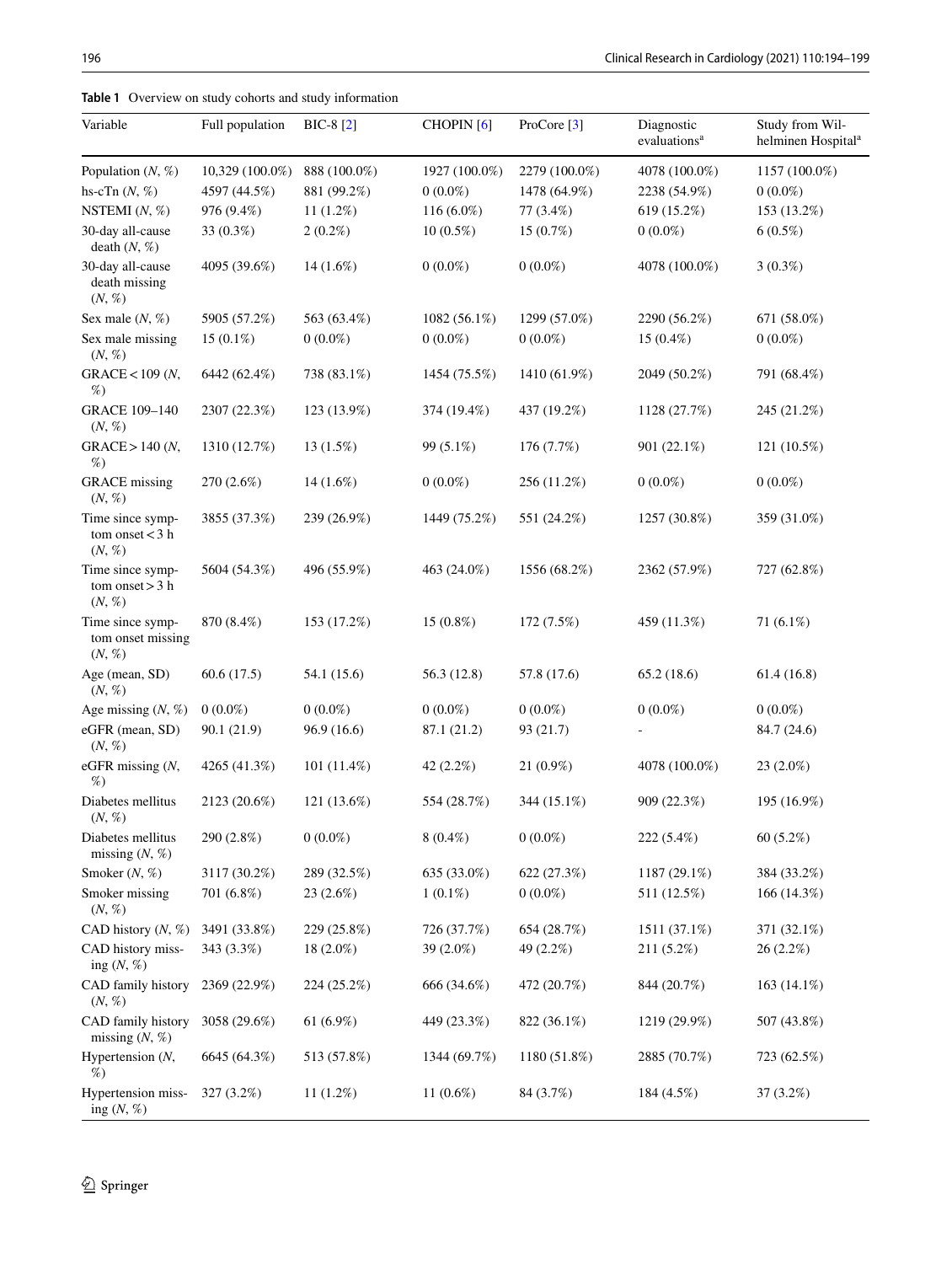| Table 1<br>(continued)                         |                                  |                        |                                   |                         |                                        |                                                   |  |  |
|------------------------------------------------|----------------------------------|------------------------|-----------------------------------|-------------------------|----------------------------------------|---------------------------------------------------|--|--|
| Variable                                       | Full population                  | $BIC-8[2]$             | <b>CHOPIN</b> [6]                 | ProCore $[3]$           | Diagnostic<br>evaluations <sup>a</sup> | Study from Wil-<br>helminen Hospital <sup>a</sup> |  |  |
| Hypercholester-<br>olemia $(N, %)$             | 4518 (43.7%)                     | 386 (43.5%)            | $1042(54.1\%)$                    | 702 (30.8%)             | 1971 (48.3%)                           | 417 (36.0%)                                       |  |  |
| Hypercholester-<br>olemia missing<br>$(N, \%)$ | 741 (7.2%)                       | $28(3.2\%)$            | 70 (3.6%)                         | 182 (8.0%)              | 333 (8.2%)                             | $128(11.1\%)$                                     |  |  |
| Recruitment period                             | September 2009<br>$-$ March 2017 | April 2011–May<br>2013 | September<br>2009-October<br>2010 | June 2015–April<br>2017 | 2009-2010                              | February 2011-<br>March 2017                      |  |  |
| Follow-up time<br>specified in<br>protocol     | <b>NA</b>                        | 30 days                | 180 days                          | 30 days                 | No follow-up                           | NA                                                |  |  |

*NA* not available

a Studies were not published

symptoms), GRACE score risk categories, age, sex, renal function, or history of CAD (data on file).

For the present sub-analysis, the analysis was restricted to cases where the 5th gen. hs-cTnT (Roche Diagnostics) was used, and only for DMS (*n*=3487) against SMS (*n*=2540). For the DMS strategy, patients with a GRACE score > 140 were excluded as were patients presenting within 3 h after onset of symptoms for the SMS. The two strategies were compared regarding their performance to rule out an NSTEMI, their prediction of 30-day all-cause death, and for their applicability, i.e. the proportion of patients eligible for the respective strategy. The fndings are summarized in Fig. [1.](#page-3-0) The distribution of time from onset of symptoms to ED admission is displayed in Fig. [2](#page-4-0).

The results demonstrate a comparable efficient rule-out of NSTEMI for DMS vs SMS  $(p = NS)$  with high confidence (lower limits of 95% confdence intervals: 99.0% vs 99.2%, comparably low rates of all-cause death at 30 days after rule-out (0.07% vs 0%) with lower confdence bound for DMS>99.5% (99.6 vs 98.8% lower CI).



<span id="page-3-0"></span>**Fig. 1** Comparison of DMS (blue) vs SMS (red) regarding efectiveness (**a**), i.e. percent eligible candidates for the respective strategy (with corresponding 95% confdence intervals). The number of eligible patients qualifying for the respective strategy is 2.3-fold higher with DMS  $(p < 0.001)$ . NPVs for rule-out of NSTEMI (**b**) and NPVs for 30-day all-cause mortality (**c**) are shown on the right-hand side for

DMS and SMS. NPVs for rule-out of NSTEMI [99.4% (99.0–99.6) vs 99.9% (99.2–100),  $p = 0.21$ ] and prediction of 30-day all-cause death [99.9% (99.6–100) vs 100.0% (98.8–100), *p*=1.0] were similar for DMS (blue dot for point estimate and blue lines for 95% confdence interval) versus SMS (corresponding red dots and lines)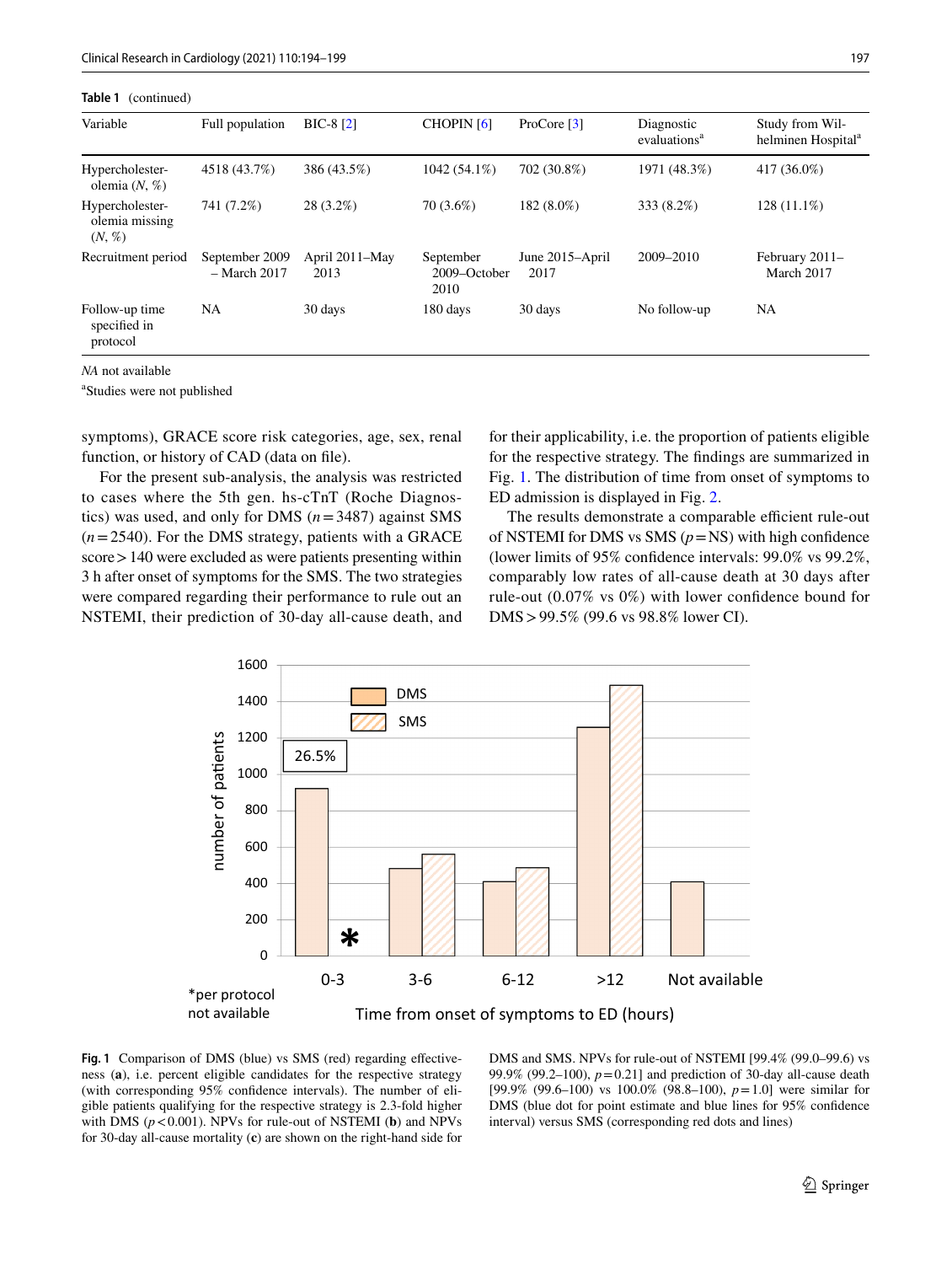



<span id="page-4-0"></span>**Fig. 2** Distribution of intervals between onset of symptoms and ED admission. The distribution of intervals between symptom onset and admission to ED is very similar for time intervals between 3 and 12 h.

The most striking difference was the 2.3-fold higher applicability of DMS versus the single hs-cTnT strategy [64.6% (63.0–66.2%) vs 27.9% (26.2–29.7%), *p*<0.001].

Given that hs-cTn assays allow a more accurate identifcation of small infarcts and demonstrate a superior risk stratifcation at the 99th percentile value, we repeated the analysis on diagnostic and prognostic performance as well as applicability after the inclusion of patients with a GRACE score>140 points. We found a similar diagnostic performance of DMS versus SMS regarding negative predictive values [99.4% (95% CI 98.9–99.6) vs 99.8% (95% CI 99.2–99.9)] and sensitivities [96.2% (95%CI 93.8–97.7) vs 99.6% (95% CI 97.8–99.9)] to rule out an NSTEMI, and a consistently higher applicability [58.7% (95% CI 57.1–60.2) vs 27.9% (95% CI 26.2–29.7)] of DMS versus SMS.

Likewise, negative predictive values of DMS vs SMS were similar for prediction of death at 30 days [99% (95% CI 99.6–99.9) vs 100% (95% CI 98.8–100)].

Thus, the diagnostic and prognostic performance of DMS remained high despite inclusion of high-risk patients, while rates of suitable candidates for the algorithm (applicability) slightly declined as only a fraction of the patients at high risk are anticipated to present with normal values of hs-cTnT and Copeptin. As shown in Fig. [2,](#page-4-0) the DMS strategy included 923 of 3,487 patients (26.5%) presenting within 3 h after onset of symptoms. These early presenters are not eligible for the SMS strategy at all.

These data extend available information on the usefulness of DMS combined with hs-cTn, particularly for the Roche 5th gen. hs-cTnT assay at the 99th percentile cutof. In addition, accumulating evidence from the

Per protocol (2015 ESC guideline recommendation) patients with onset of symptoms 3 h or less before presentation were not eligible for the SMS strategy

Biomarker-in-Cardiology 8 (BIC-8) trial, a large randomized intervention trial [[2\]](#page-5-1) backed by a multicenter registry [\[3\]](#page-5-2), supports the diagnostic value in real world, as well as the safety of discharge after instant rule-out. Additional strengths include evidence on cost savings from an economic analysis of BIC-8 trial [[5](#page-5-5)], and the fexibility to perform DMS with either a non-hs-cTn (including point-of care) or an hs-cTn assay, depending on laboratory infrastructure or setting.

A potential disadvantage, that hitherto has limited the faster adoption of DMS, is the need to run a non-fully automated analyzer [[2](#page-5-1), [3](#page-5-2)]. Nevertheless, the KRYPTOR laboratory analyzer has the capability to provide Copeptin results within 10 min.

**Acknowledgments** Open Access funding provided by Projekt DEAL.

### **Compliance with ethical standards**

**Conflict of interest** EG received honoraria for lectures from Roche Diagnostics, AstraZeneca, Bayer, Daiichi-Sankyo, Lilly Eli Deutschland. He serves as a consultant for Roche Diagnostics, BRAHMS Thermo Fisher Scientifc, Boehringer Ingelheim and has received research funding from BRAHMS Thermo Fisher Scientifc, Roche Diagnostics, Bayer Vital and Daiichi Sankyo; KH received honoraria for lectures from AstraZeneca, Bayer, Boehringer Ingelheim, BRAHMS Thermo Fisher Scientifc, Daiichi Sankyo, Pfzer, Sanof and The Medicines Company and has received research funding form AstraZeneca and BRAHMS Thermo Fisher; ChH reports speakers fees and honoraria for consultancy from BRAHMS Thermo Fisher Scientifc; MM received honoraria for lectures from Roche Diagnostics, AstraZeneca, Bayer Vital, Daiichi-Sankyo, Boehringer Ingelheim and BRAHMS Thermo Fisher Scientifc. He serves as a consultant for BRAHMS Thermo Fisher Scientifc and Bayer, and has received research fund